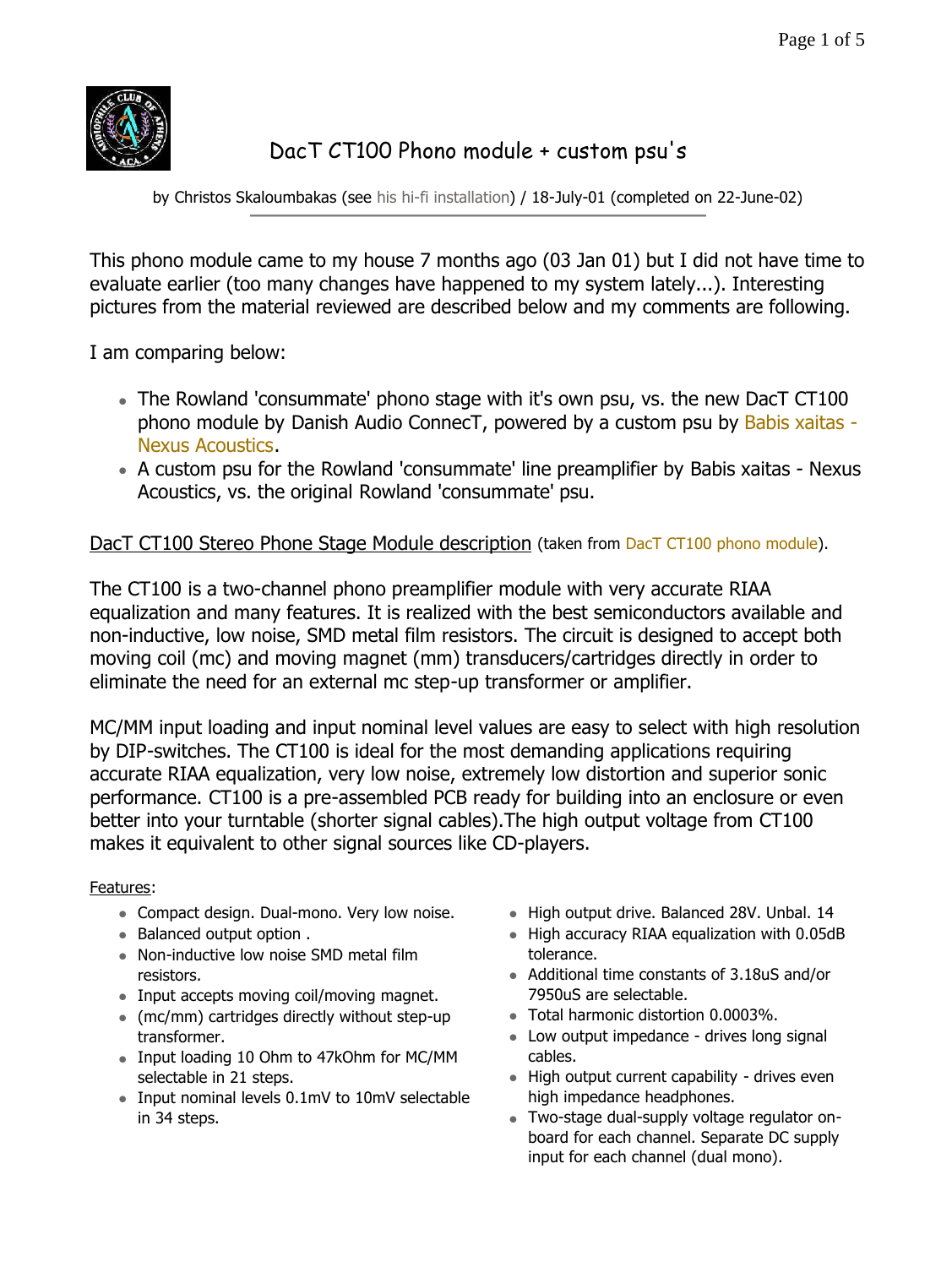# Custom P.S. for the DacT CT100 phono module



the custom power supply driving the Rowland 'consummate' line preamplifier with the a.a.s. Gabriel motor battery psu on top

This is a dual mono 800 watt tuned transformer with ultra fast diodes, ground free with discrete shielding and fast optimised capacitance with resistor passive regulation and zero phase in the audio spectrum. It is hard-wired (avoiding thin printed copper conductors).



Custom made powerful dual mono ultra fast psu (made by Babis xaitas - Nexus Acoustics), driving the DacT CT100 phono stage

#### Listening comments (entered on 22 June 2002)

It was a Friday morning of June 2000 when my phone in the office rung. It was Dimitris Katsiolis, a Club member, who proposed to me to have a new phono module tested with my system. A friend of his Mr. Vangelis Lazarou, a Greek Hi-End magazine reviewer and also reviewer for enjoythemusic.com had called him, suggesting my system for a thorough review of this new gear. That is how it all started.

Just a couple of months ago, V.L. had written a very favorable review about DacT CT100 phono module from Danish Audio ConnecT, the famous manufacturer of various upgrade kids and Hi-End accessories in Denmark. Nobody had given notice at that time to this report though, possibly due to the fact that not many people accept the idea of a 'cheap' phono stage beating phono preamplifiers 4 and 5 times more expensive, as he was insisting in his review, plus the fact that he was representing the firm, thing not very innocent looking to many potential byers...

I did not have anything to loose by accepting, so at this very day in the afternoon, V.L. and D.K. came in, holding two boxes (a small one with the phono module inside and a huge one which was the psu!). My family was away for vacation, so we had plenty of time to evaluate...



Back side of the Rowland 'consummate' phono stage (top) with it's own psu (bottom)

To tell you the truth, Vangelis was not prepared for the audition. He brought a very cheap RCA interconnect and the module was very roughly regulated for my cartridge load characteristics. The phono stage used in my system at that time was the Jeff Rowland 'Consummate', the '94 top model of this famous manufacturer, properly



Rowland 'consummate' phono stage from the inside

regulated for my cartridge and with balanced interconnects used, as they were much better in comparison with the RCAs (Jeff Rowland is the first who designed true balanced audio gear remember?). On the contrary, the DacT CT100 had been wired-up to my line preamplifier unfortunately with RCA interconnects as it had no XLR out jacks. So conditions were not favorable, in fact against the newcomer...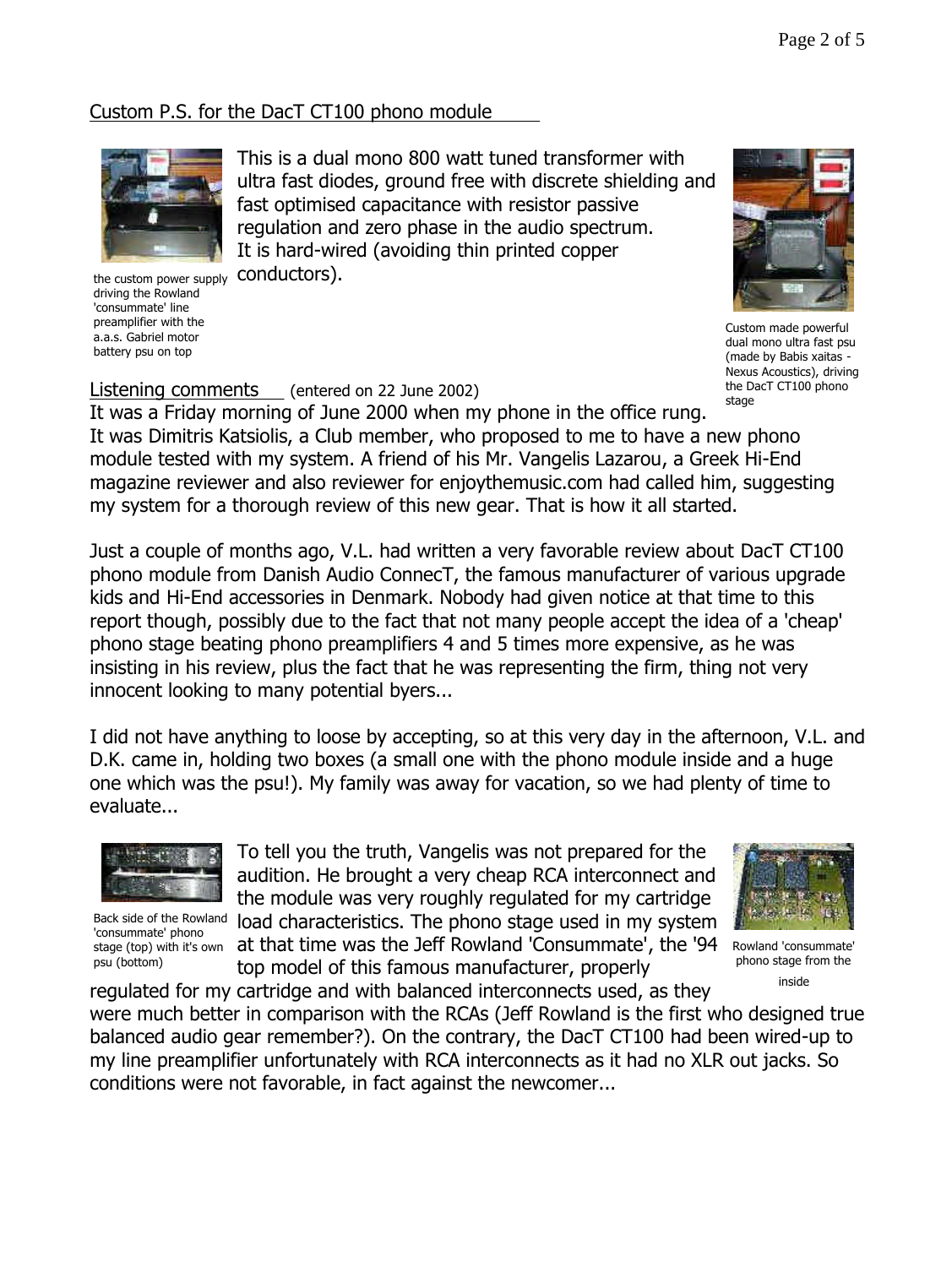Having said that, I was not prepared for the big difference... and it was not, although in dynamic music passages, I had the sense of a more realistic sound with the CT100. As time went by, puting record after record on the table, the sense of realism was more evident with this minimalistic Danish product. I started to imagine how this could've sounded if I had it properly placed, very close to the arm (recommented and its small size permits that... GREAT advantage!) with the proper interconnects and the proper settings regulated (it has a million combinations believe me!) for my Clearaudio 'insider reference' cartridge.

For the price of this product, value for money seemed excellent, although most of the cost goes to the power supply unit which really needs to be very strong and well designed as the Danish manufacturer insists. In fact, I am not sure, even today, to which extent, a good psu contributes to the magic sound of this product. I will explain the word 'magic' in a moment...



After a couple of hours, my friends left, taking the 2 boxes with them... leaving me to my dreams.

Minimalist design of the Danish Audio ConnecT. The shortest signal path has been found (custom ordered to Nexus Acoustics) and has been silver-wired with XLR outputs (even the earth wire is silver!). Do enlarge the photograph.

A couple of months passed by and one day I CT100 phono stage from read in a magazine that Babis Xaitas was also bringing these DacT modules making the power supplies for them. I knew B.X. from the 2 Isolators I am using in my system and I though that there was a chance to acquire this CT100 at last. I was sure that B.X. was able to make a better power supply for this module and also I



DacT CT100 just behind the arm, connected with the shortest possible arm cable...

could order it made custom for my needs (the main phono stage that is) with the minimum signal path I could design and for balanced interconnects. So I did and on the first week of January 2001 my new toy was on my rack, in fact just behind by T/T arm base, with a total phono (arm) cable length (from cartidge to the CT100 RCA input jacks) of 80cm.! and no arm jacks in between.

When I first entered this review, it was 18 July 2001, about a year ago. The CT100 had already burn-in (7 months had passed by since it was incorporated in my system) and also the proper settings had been chosen (after 2 months of work). So I was ready to make the listenuing review but always something was happening distracting me from doing so...

The word magic I have promised to expain, comes from the fact that this unit I have now, has almost nothing to do with the one I first heard from V.L. I mean the sound has nothing to do with the one produced by V.L. product I had experienced. I had noticed the potential of the unit when I was first introduced to that product, that's true, but I could never imagine how much more a proper placement, a proper interconnect, a proper minimalist design and an excellent power supply could benefit the sound!!

This is a 2,350 Euro product (psu included!) and believe me although price does not sound particularly cheap, I come to V.L. words now that it can beat phono preamplifiers much more expensive. Believe me, I have heard a lot of Audio gear and to tell you the truth, I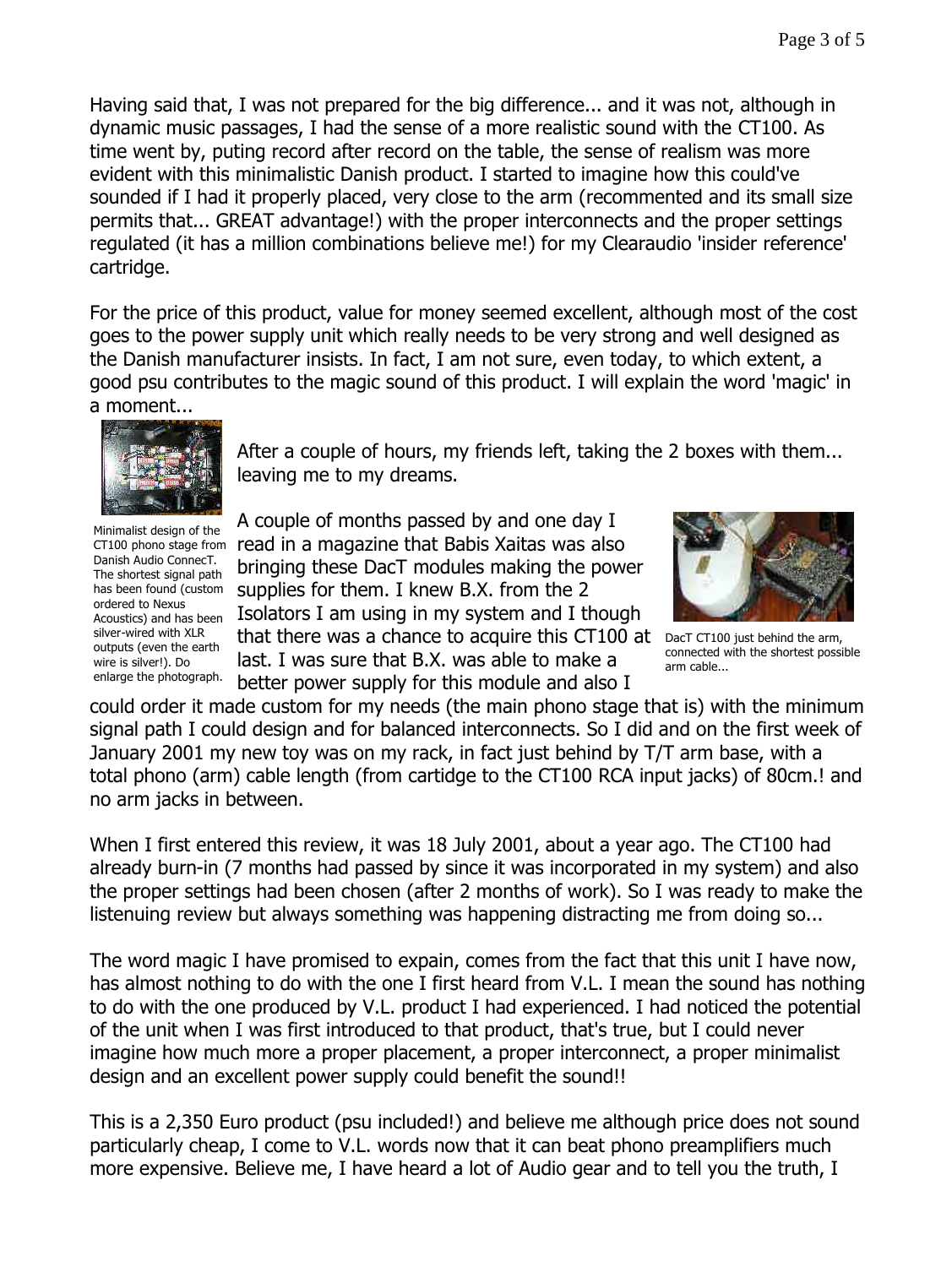have never heard another phono preamplifier, ss or valve what ever the price, sounding even close to this unit. And not only that but it offers so many settings it can amplify virtually all mm or mc cartridges, low or high gain with incredible ease and versatility. But please, try to exploit the manufacturer's philosophy, which is my philosophy too: The simpler the better, or in other words, the shorter the better...

The CT100 module provides the following settings provided through 4 x 8 on-off dip switches (2/channel):

• Resistive input loading,  $Ri$ 

The resistive input loading for mc/mm cartridges can be set in accordance with the cartridge manufacturer's recommendation or experimentally.

• Capacitive input loading, Ci

The capacitive input loading for mc/mm cartridges can be set in accordance with the cartridge manufacturer's recommendation or experimentally.

 $\bullet$  Gain

The gain required for mc/mm cartridges can be set in accordance with the manufacturer's specification for mc/mm nominal output level or experimentally. (For mc/mm nominal output levels below 0.10mV (=100uV), gain is set at 0.10mV. For mc/mm nominal output levels above 10mV, gain is set at 10mV). Both channels must be set identically unless balance adjustment is necessary.

- $\bullet$  Gain settings Settings specified apply for a CT100 nominal output level of 1 Volt (Vo=1V) unbalanced and 2 Volts balanced.
- Time constants 3.18uS and 7950uS

It can be most advantageous to activate the time constant 7950uS (20Hz) as a high pass filter (RIAA/IEC) to minimize warp and infrasonic signal interference. The time constant 3.18uS (50kHz) is only activated if the phonograph disc is cut with this time constant. Otherwise the high frequencies will be affected. In most cases the 3.18uS time constant should be left in its default 'on' position (meaning filter 'off').

(Do click CT100 instruction manual for setting and other details.)

### Custom P.S. for the Rowland "consummate" line preamplifier



Impressive look of the original Rowland 'consummate' psu

This is a dual mono 450W tuned transformer, with ultra fast diodes soft recovery, having fast optimised capacitance (30,000ì F), with resistor passive regulation and zero phase in the audio spectrum. It is hard-wired (avoiding thin printed copper conductors) and with a separate supply for displays.



Babis Xaitas - Nexus Acoustics, testing the custom power supply used for the Rowland 'consummate'

line preamplifier

Custom made powerful ultra fast psu (made by Babis Xaitas - Nexus Acoustics), driving the Rowland 'consummate' line preamplifier

Listening comments (entered on 22 June 2002)

After the audition of the DacT CT100, I decided to keep it with all my heart. Eventually I had to give away my Rowland 'consummate' phono stage but I had to give away its power supply too. Well that's fine but that psu was also used for the Rowland line preamplifier. So, Babis Xaitas had to make a custom psu for my preamp too, taking the chance of cource to make it stronger and better...AND HE DID!